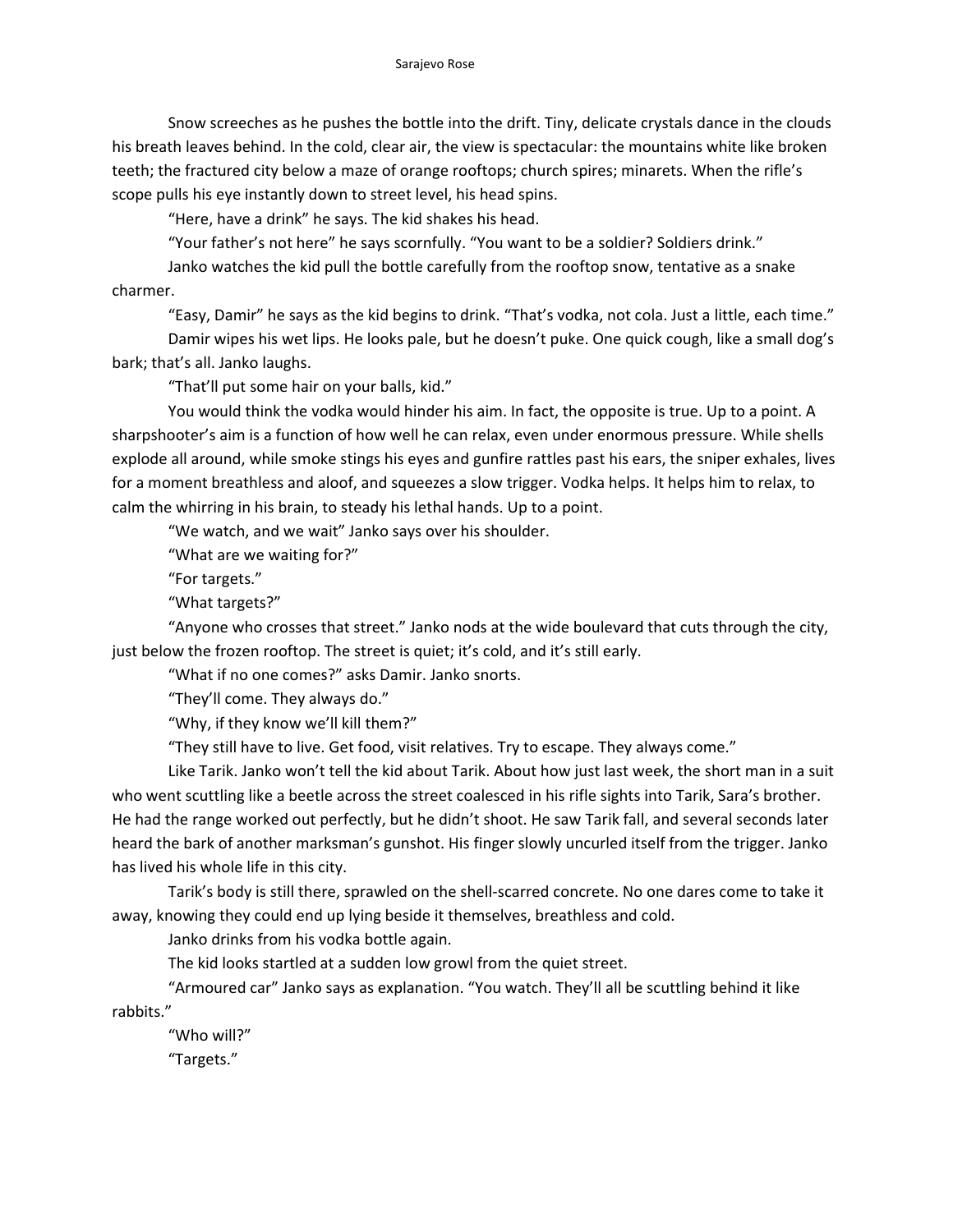The armoured car rolls slowly into view, a bright blue logo emblazoned on its roof. It drives at walking pace. A small group of harried people creep low behind it; a man, two women. The women wear headscarves. Janko rolls away from the rifle's sights, propping himself up on an elbow in the snow.

"Don't shoot at the cars" he says. "The bullet will just ping off the armour like rain, and you'll give your position away."

"What about the people behind the cars?" Damir asks.

"You can try" Janko shrugs. "Probably I could hit them. But you? No. We need to start you off on something a little easier. We can wait. It's still early."

The armoured car crawls slowly on like some great blind insect in search of water, the people huddled in its shadow ducking and darting their heads fearfully, waiting for the crack of a rifle. Foolish. You don't hear the one that kills you; bullets are faster than sound. Being a sniper is ten percent lethal precision and ninety percent waiting, in the cold.

"Tell you what, kid. I'll take the next one, show you how it's done. Then you'll do the one after that. Sound good?"

Damir's lips quiver in the cold, but his pale head nods.

"Ok" he says, "sounds good."

Janko was like this, a few bare years ago. Not as young as Damir – the kid's seventeen at best – but every bit as green, every bit as eager and stupid. He'll learn. Janko's an old hand now, able to teach the next generation. He's no superstar; he can't put his name on the wall with a tally beside it, like some of the other snipers. On a good day, he might make three or four targets, not the eight that Miroslav makes, who puts his name on the wall of every abandoned building in the city. But Janko's a solid performer, which is why Command let him train. And Miroslav's a fucking psycho.

Janko lies back in the snow like it's a feather bed, his eyes reflecting an Adriatic blue from the empty winter sky. A few wispy clouds roll slowly past, looking like they've been combed. You get used to the cold. You stop noticing snow. And in the frozen stillness on a bed of whispering ice, Janko pretends he can hear music, and then he can.

Damir's watching the street through binoculars. Bored, he swings the glass away over the city, dialing shattered buildings into focus. Janko watches the boy watch the city, the blue mountains, the birds that sing from the bare branches. Just a boy.

"Target" Janko says, and rolls over onto his stomach. "Watch."

Damir swings the binoculars down towards the street.

"You see him? In the brown coat?"

"Yes, I see him" answers Damir.

"Ok. So. No wind today, so it's easier. All we have to worry about is bullet drop." Janko reaches up with a gloved hand without taking his eye from the rifle's scope. The man in the brown coat is walking fast down the street, keeping his head low. Janko blindly feels the slight clicks of his scope's turret. He adjusts the sight.

"When he reaches the third streetlight, he is four hundred meters away from us, exactly" Janko says.

## "Exactly?"

"Almost exactly. The scope is set to four hundred meters, so when he reaches the light, I fire. Watch, kid: this is how we shoot. Breathe in, breathe out. Breathe in, breathe out – and hold. Then we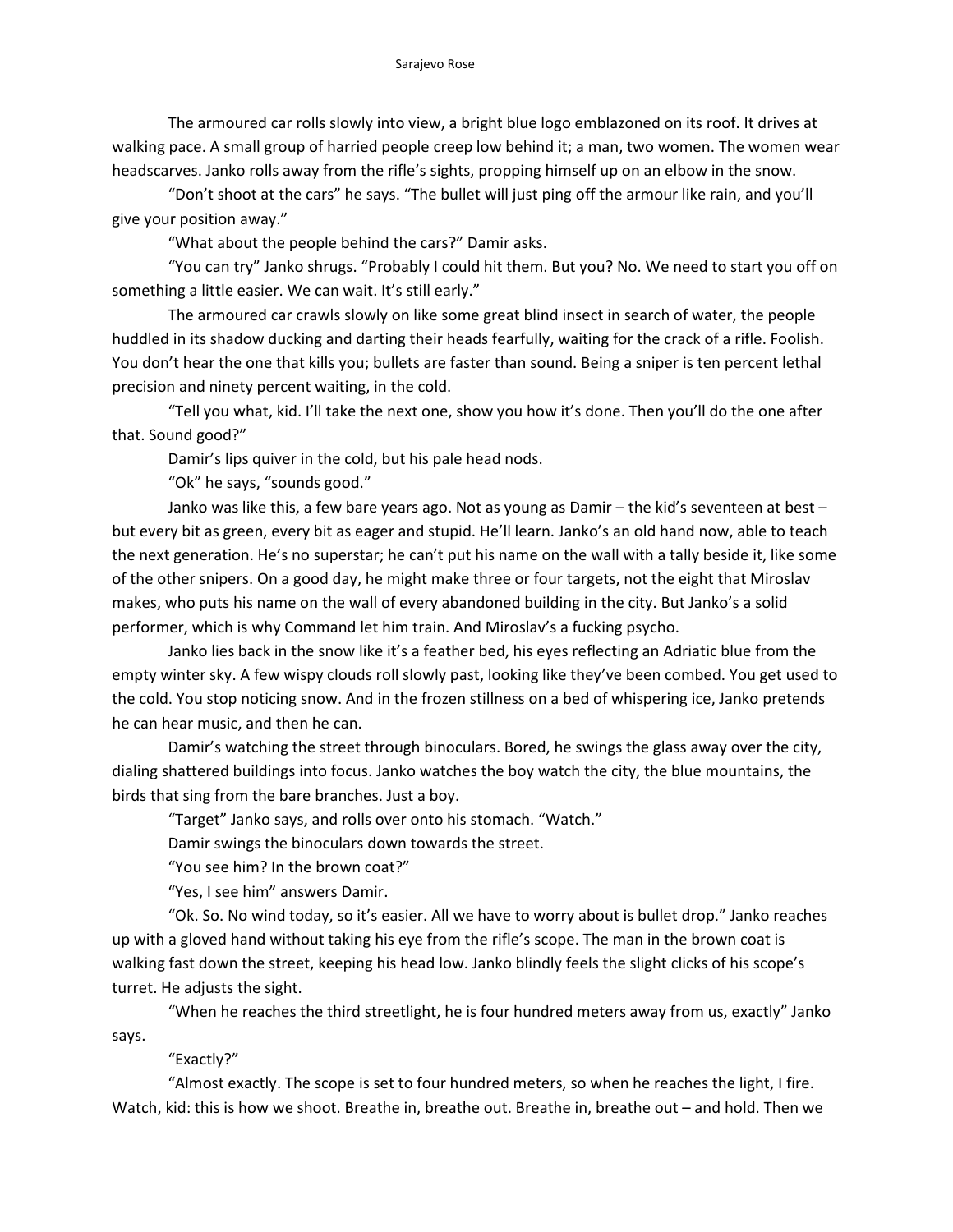count. One, two three – shoot. Squeeze the trigger slowly, slowly – don't pull. And follow through. Don't stop squeezing when the gun fires. Squeeze the trigger all the way back, then nice and slow, let it go back to where it was. You'll know you did it right if the sight settles right back on the target again."

The man in the brown coat is almost running now.

The bullet waits in its cold cell.

"With a moving target, you have to shoot in front. Let him run into the bullet. Almost there. Watch."

The man walks right into Janko's crosshairs. Janko's entire focus shrinks down to the black halo around the man and the delicate black crosshairs that point now at the man's body. It is this focus, Janko sometimes thinks, and not the hot bullet that causes the man to crumple underneath his brown coat onto the scarred street.

The rifle's sights jump back to the fallen man. He does not get up. Janko draws the bolt back and ejects the cartridge. The hot metal hisses quietly in the snow.

"Where did I hit him?" asks Janko.

"In the stomach" says Damir.

"Almost. Lower left abdomen."

"Why?" asks Damir.

Janko takes another drink that makes him narrow his eyes. Miroslav probably has three or four kills to his name already this morning, each one perfect and perfectly recorded.

"Doesn't matter" he says. "It's a competition. We pick an area of the body that we'll be trying to hit that day. Today, lower left abdomen. Tomorrow, it could be upper right. The heart." The winner of the previous day's game – Miroslav, almost always – chooses the next day's target. "But don't worry about that for today. Just worry about hitting them. Aim for the middle of the body. That's the safest way."

A bullet aimed that low will not kill instantly. The man Janko shot will have time to think about it. Time to realise he's dying. But the shock will kill him very soon. A large caliber bullet in a dense tangle of veins will quickly erase the man in the brown coat's first kiss; the time he got beaten for stealing cigarettes; the faces of his children. Janko does not consider this. He can't.

"Now we wait?" asks Damir.

"Now we wait" says Janko. "And drink." He passes the bottle to Damir. "Next one's yours."

The clouds cross the sky like they always have, bunching now in swelling ranks, preparing for an assault on the mountains. The birds sing stupidly; nothing bad could ever happen. From time to time, armoured cars growl along the streets below. Janko looks up at the sky. He loves this bright blue wartime sky. The no fly zone keeps the sky clear of shimmering planes and their slow-fading contrails. It's mediaeval, his great great grandfather's sky. It's an ancient sky, the domain of birds and clouds and weather, with stars like autumn apples, stars you wouldn't believe. The city's electricity has been cut off for months. Janko has always had this ability to drop out of the world, like switching levels, he describes it. Down on the surface, time races quicker than up above. Janko's mind is somewhere out in the clouds now, so far out that everything looks tiny and sort of sped-up. This is what makes him a good sniper. He has patience. He can slip out of normal -

"Target" says Damir.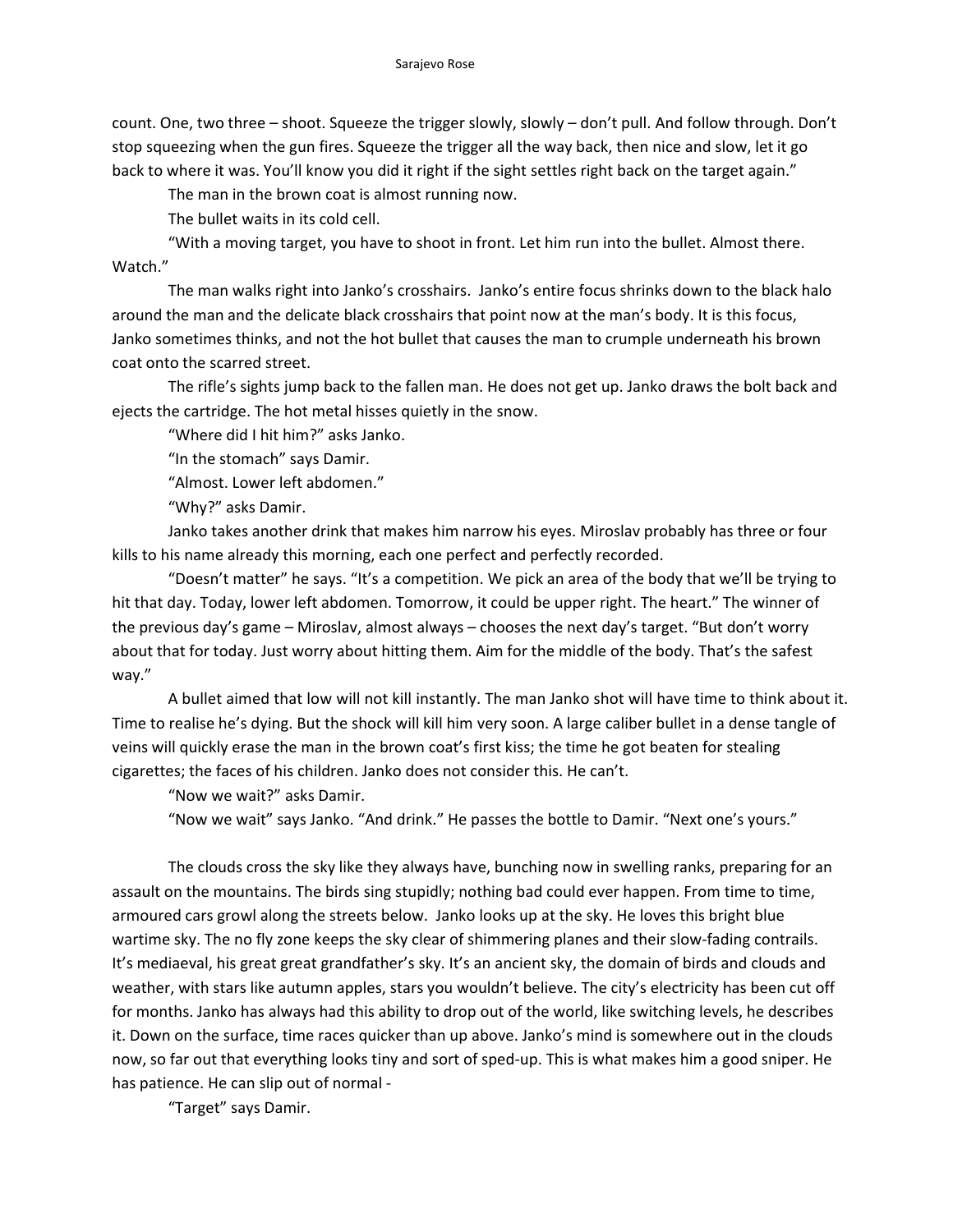Janko rolls over onto his stomach.

Damir has been looking through the scope, trying out the turrets that adjust the cross hairs, though Janko won't let him shoot. There's really no risk of answering fire, not here, on this rooftop surrounded by others that his comrades hold – that's why they train here. Here, you can afford to miss your shot. Still, no sense wasting bullets. Besides, Janko doesn't like a lot of noise and chaos. He likes a single shot, a single kill, and a quiet hour or two to watch the sky.

He snatches up the binoculars, brushing snow from the glass with his sleeve.

He sees the targets.

Two girls, crossing the street. Not running, but walking fast. Janko watches them move.

"What's the range?" he asks without taking his eyes from the binoculars.

"What?" asks Damir.

"The range. On the turret. I heard you fucking around with it; what's it set at?"

"I…Uh…."

"Fuck's sake. Take your eye off the fucking scope and look at the turret on top. What number is it set to?"

"Six."

"OK. That's too far. Dial it back to four, for four hundred meters, remember?"

"OK. Yes."

The turret clicks.

"OK. Four."

"OK. So. Four hundred meters. Where's that?"

"The third streetlight."

"That's right. So when they reach the third streetlight, you shoot. Where do you aim?"

"At the middle of the body."

"No. The targets are moving, so…?"

Damir thinks.

"I aim in front of them?"

"Good boy. Aim in front. But they're not running, and we're not that far away, so don't overdo it. See those dots on the horizontal crosshair?"

"Yes."

"Half the distance between those. Maybe even a little less. A little less, if you have to choose. Aim the crosshair a second in front of them, ok?"

"OK."

"And Damir?"

"Yes?"

"You're not aiming at *them*. You pick one – doesn't matter which one – and you aim at *her*. OK?" "OK."

"OK. Nearly there. Which one are you aiming at?"

Damir pauses before answering.

"The one in black."

"Ok. Good. They'll reach the light in a few seconds. Listen. Breathe in. Breathe out. With me now. Breathe in. Breathe out – and hold. Nice and still. Nice and calm. With me now – three, two, one, fire."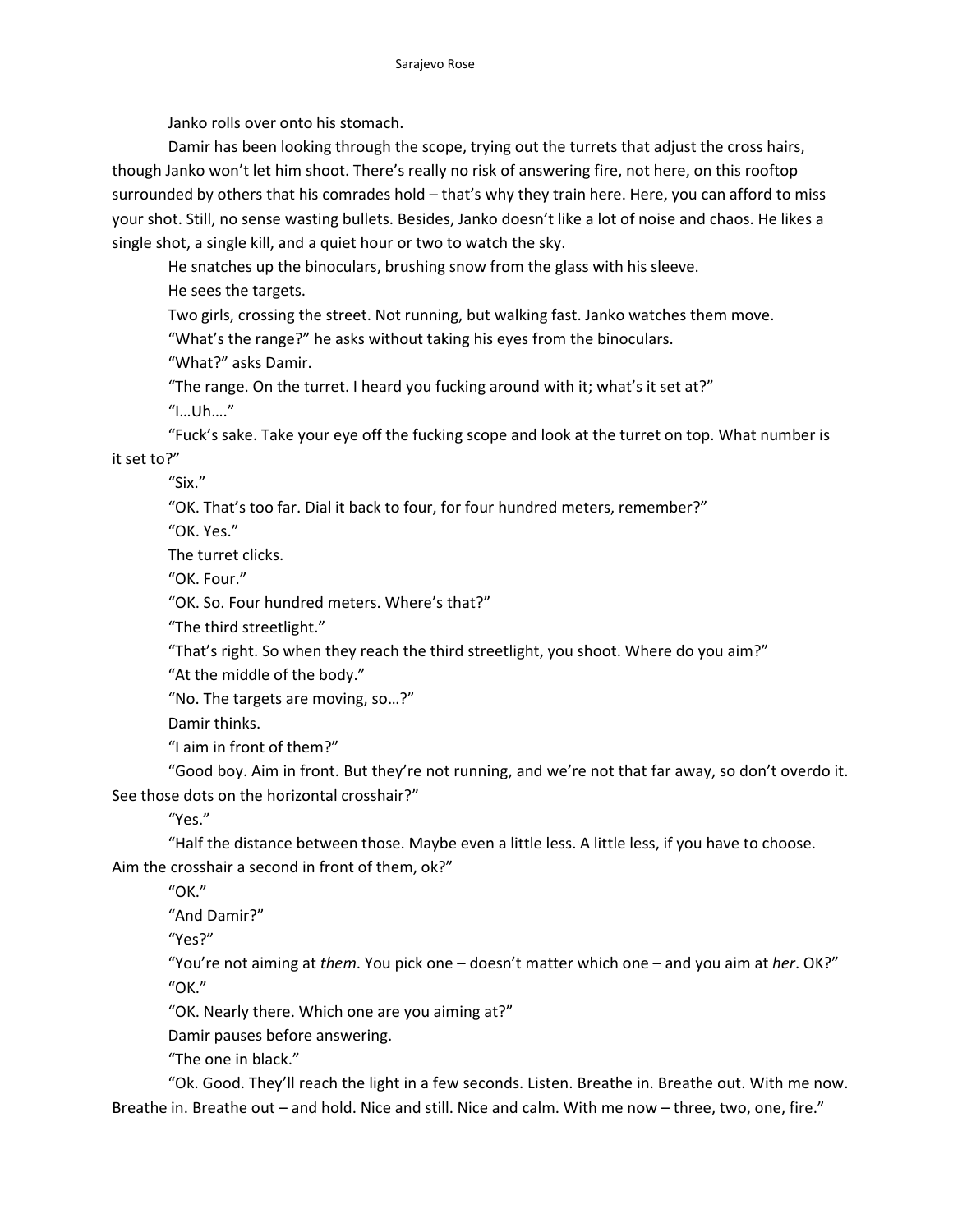The rifle cracks. Janko watches the bullet's vapour trail in the tiny still moment in which all snipers live, suspended breathless between life and death: the distant asphalt coughs dust beyond the women's feet. Damir pulled too far right: Janko watches the bafflingly slow pause as the women freeze, then stupidly talk, then, finally, realizing what just happened and how nearly they nearly died, start to run.

"You missed" says Janko. "But you were close. Probably aimed just a little bit too far forward. It's ok. Plenty of time. Watch this."

Janko tosses the binoculars carelessly at Damir and slides into position in the boot-stained snow, pushing the younger man off the rifle. Damir's sights are all over the place. Janko pulls back from the scope.

"Now it comes down to judgement" he says, watching the women run, no glass between him and them now, just the distance and the limpid air. "Now they're at four hundred and fifty meters. But that's not where I'll take them." The scope's turret clicks again, and again. "See that parked truck? The blue one?"

Damir watches through the binoculars.

"Yes" he says.

"That's five hundred meters. That's where I'll take them" Janko says.

Back to the scope. He watches their progress. The running is slowing already. They think they're safe. These women have never shot a rifle. Janko watches. He waits.

Not long now. The women are almost walking. Unbelievable. This siege has gone on too long, if people are this fucking complacent at the sound of gunfire.

Almost, now. Almost at the truck. Close enough that Janko could shoot. But he doesn't want to take chances. After pushing the kid off the rifle, he needs to make the shot.

The women stop. Janko swallows, and breathes slow. They're breathless, and he imagines their young bodies radiating heat and girl-smell, the soft skin and the sweet sweat; the bouquet of blood his bullet will make bloom on the black street. The women don't move. Come on, he urges silently. Move, he pleads. Twenty feet more, and you're mine.

He zeroes on the one that Damir picked, the one in black. She stands isolated in the scope's black circle, refusing to bow or break under his fearsome focus. Her friend is gone now, cast out of Janko's mind like Satan from Heaven. He waits.

She's talking. Stood in one spot, recently shot at, she stands still in plain view and argues with her friend. She's raging. He doesn't need to hear to know what she's saying. He watches her hands, her lips, as she explodes in a fountain of curses for the snipers , for all snipers and for him in particular, calling him a dog, a viper, a piece of shit; he's watching a beautiful storm. Her friend tugs at her sleeve; she snatches her arm back. And turns on her heel. And faces the rooftop, faces Janko, her invective rising in pace and ferocity, looking right at him, right down the scope. He knows that's not possible. She can't see him. But she's staring right down the scope, eyes flaming, arms spread now, challenging, daring him to take another shot. Fuck you, she says. Daring him, as he squints down the scope and watches her ribcage rise and fall, rise and fall with each outraged breath; daring him to do his worst. Fuck you. Fuck you. She tosses her head like a horse, her free hair floating in the tornado of her rage; they know the sweet power of flicked hair. And this costs them nothing. Janko smiles.